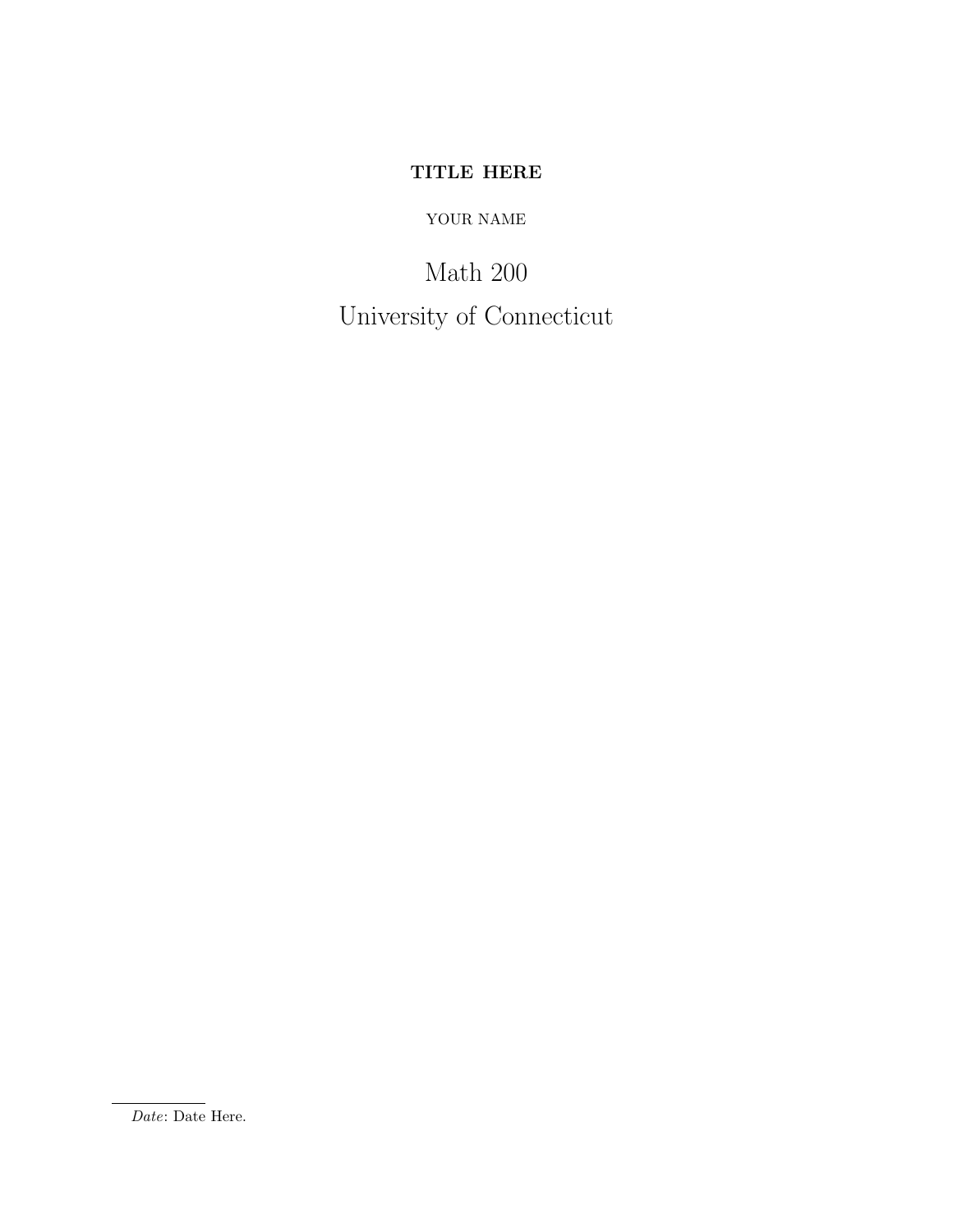## **CONTENTS**

|                            | 1. Introduction |                                 |               |
|----------------------------|-----------------|---------------------------------|---------------|
|                            | 2. Section 1    |                                 |               |
|                            | 3. Section 2    |                                 |               |
|                            | 4. Section 3    |                                 |               |
| Appendix A. Appendix stuff |                 |                                 |               |
|                            |                 | Appendix B. More appendix stuff |               |
| References                 |                 |                                 | $\mathcal{D}$ |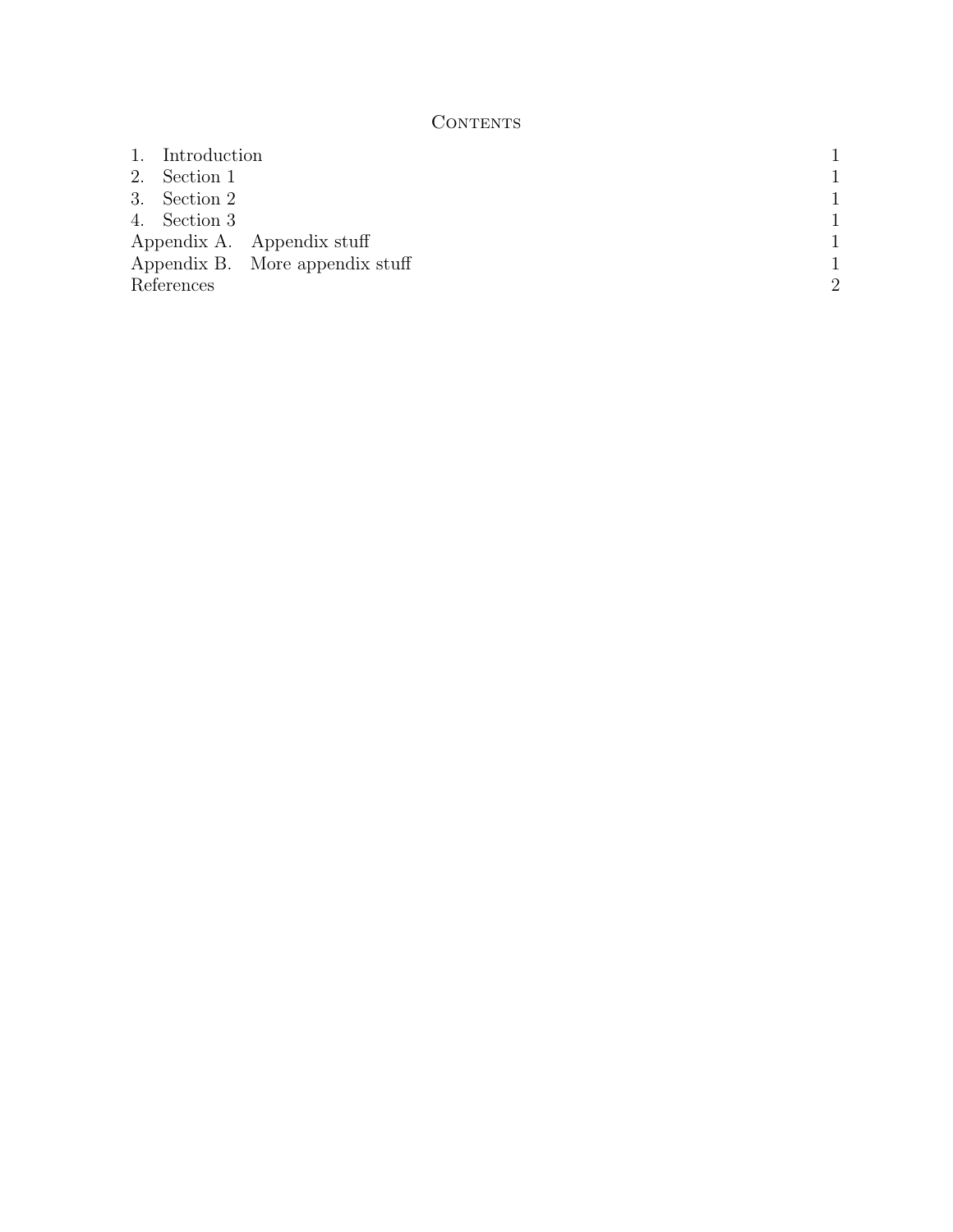#### TITLE HERE 1

#### 1. INTRODUCTION

In this file, edit the information between \begin{titlepage} and \end{titlepage}. Do not change the typesetting commands such as **\setlength** at the top of the file, which affect the size of the output.

You might not want to use a table of contents in your paper, and in that case just take out the line \tableofcontents. (Better idea: place a % at the front of the line. This hides the line from the LAT<sub>E</sub>X typesetting process without removing it.) Without a table of contents, you should help the reader by summarizing the organization of the paper at the end of your introduction. Anyway, write your paper between \section{Introduction}\label{intro} and  $\end{math}$  and  $\ldots$ . Hint: if you need any  $\mathbb{F}^X$  construction, an equation for example, just find a similar one in one of the LAT<sub>EX</sub> files you have, copy, paste and edit. Or ask a math professor (the younger ones all know  $\langle \text{H} \rangle$ ).

In this section you should put an introduction. Tell us what your topic is about, roughly, and what you are going to do with it.

## 2. SECTION 1

Make the title of this section a little bit more descriptive than the banal "Section 1."

## 3. SECTION 2

Same deal as in the previous section.

### 4. Section 3

If you really need it, here is a third section. You can generate as many as you need.

## Appendix A. Appendix stuff

Perhaps in the main part of your text there are some long and boring calculations whose appearance would interrupt the flow of ideas, or there is something you want to describe briefly but not get bogged down by further in the main text of your paper. If further information is nevertheless worthwhile, consider placing it in an appendix. Here the numbering of equations and theorems gets an A attached to reflect the location:

**Theorem A.1.** The function  $\sin x$  is the unique solution of the differential equation

$$
\frac{\mathrm{d}^2 y}{\mathrm{d}x^2} + y = 0
$$

satisfying the initial conditions  $y(0) = 0$  and  $y'(0) = 1$ .

#### APPENDIX B. MORE APPENDIX STUFF

It is doubtful that a  $7\frac{1}{2}$  page paper should have a second appendix, but here is one so you can see it. All labels get slapped with a B.

#### Conjecture B.1. Papers of this length are unlikely to have a second appendix.

Proof. We argue by contradiction. For instance, consider this paper as a base case. It has a second appendix. This is a contrapositive, or is it a converse? Well, this proof makes no sense, but it does seem weird anyway to be proving a conjecture right after stating it. Better luck next time.  $\Box$